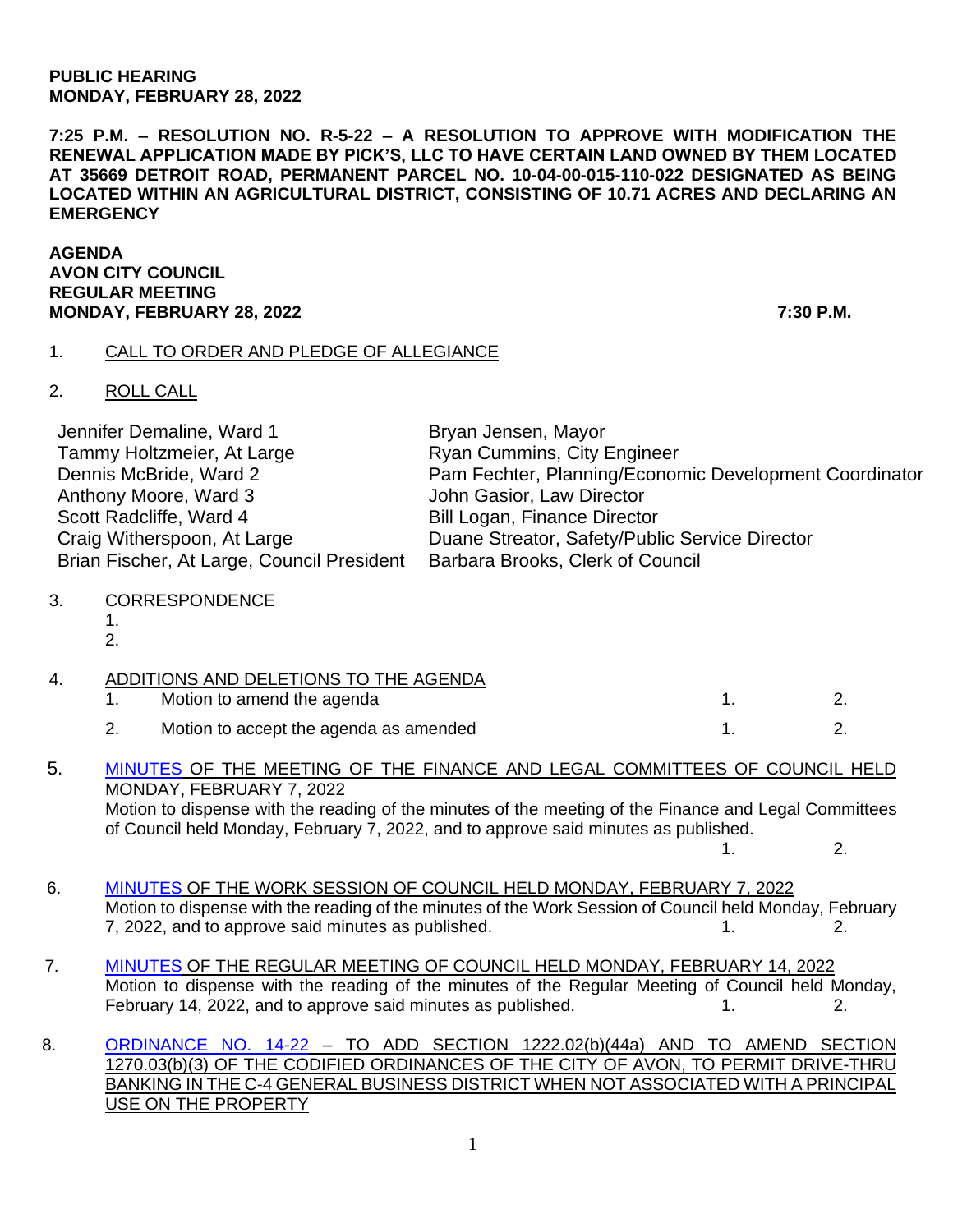The Clerk will read Ordinance No. 14-22 by title only. The Chairman declares this to be the second of three readings of Ordinance No. 14-22. A Public Hearing will be held on Monday, March 14, 2022 at 7:25 p.m.

| 9.  | ORDINANCE NO. 22-22 - AMENDING THE PERSONNEL POLICY MANUAL FOR THE CITY, SECTION<br>5 (CLASSIFICATION AND COMPENSATION) BY INSERTING SUBSECTION 5.18 WHICH ADOPTS A |                  |    |
|-----|---------------------------------------------------------------------------------------------------------------------------------------------------------------------|------------------|----|
|     | NOTARY REIMBURSEMENT POLICY                                                                                                                                         |                  |    |
|     | The Clerk will read Ordinance No. 22-22 by title only.                                                                                                              |                  |    |
|     | Motion to suspend the rules and act on Ordinance No. 22-22.                                                                                                         | 1 <sub>1</sub>   | 2. |
|     | Motion to adopt Ordinance No. 22-22.                                                                                                                                | 1.               | 2. |
| 10. | ORDINANCE NO. 23-22 - AMENDING THE PERSONNEL POLICY MANUAL FOR THE CITY BY                                                                                          |                  |    |
|     | ADDING SECTION 6.12, (PAID TIME OFF - PART-TIME EMPLOYEES)                                                                                                          |                  |    |
|     | The Clerk will read Ordinance No. 23-22 by title only.                                                                                                              |                  |    |
|     | Motion to suspend the rules and act on Ordinance No. 23-22.                                                                                                         | 1.               | 2. |
|     | Motion to adopt Ordinance No. 23-22.                                                                                                                                | 1.               | 2. |
| 11. | ORDINANCE NO. 24-22 - AMENDING THE PERSONNEL POLICY MANUAL FOR THE CITY, SECTION                                                                                    |                  |    |
|     | 6.1, (HOLIDAYS)                                                                                                                                                     |                  |    |
|     | The Clerk will read Ordinance No. 24-22 by title only.                                                                                                              |                  |    |
|     | Motion to suspend the rules and act on Ordinance No. 24-22.                                                                                                         | 1.               | 2. |
|     | Motion to adopt Ordinance No. 24-22.                                                                                                                                | 1.               | 2. |
| 12. | ORDINANCE NO. 25-22 - AMENDING SECTION 222.01 OF THE CODIFIED ORDINANCES OF THE                                                                                     |                  |    |
|     | CITY OF AVON REGARDING PLACES TO POST ENACTED LEGISLATION                                                                                                           |                  |    |
|     | The Clerk will read Ordinance No. 25-22 by title only.                                                                                                              |                  |    |
|     | Motion to suspend the rules and act on Ordinance No. 25-22.                                                                                                         | 1.               | 2. |
|     | Motion to adopt Ordinance No. 25-22.                                                                                                                                | 1.               | 2. |
|     |                                                                                                                                                                     |                  |    |
| 13. | ORDINANCE NO. 26-22 - APPROVING THE EDITING AND INCLUSION OF CERTAIN ORDINANCES<br>AS PARTS OF THE VARIOUS COMPONENT CODES OF THE CODIFIED ORDINANCES; PROVIDING    |                  |    |
|     | FOR THE ADOPTION AND PUBLICATION OF NEW MATTER IN THE UPDATED AND REVISED                                                                                           |                  |    |
|     | CODIFIED ORDINANCES; REPEALING ORDINANCES AND RESOLUTIONS IN CONFLICT                                                                                               |                  |    |
|     | <b>THEREWITH</b>                                                                                                                                                    |                  |    |
|     | The Clerk will read Ordinance No. 26-22 by title only.                                                                                                              |                  |    |
|     | Motion to suspend the rules and act on Ordinance No. 26-22.                                                                                                         | $\overline{1}$ . | 2. |
|     | Motion to adopt Ordinance No. 26-22.                                                                                                                                | 1.               | 2. |
| 14. | ORDINANCE NO. 27-22 - AUTHORIZING THE MAYOR TO ENTER INTO AN AGREEMENT WITH OHIO                                                                                    |                  |    |
|     | EDISON COMPANY, (OE), AND THE CLEVELAND ILLUMINATING COMPANY, (CEI), TO PROVIDE                                                                                     |                  |    |
|     | LIGHT-EMITTING DIODE ("LED") STREET LIGHTING SERVICE TO THE COMPANY OWNED STREET                                                                                    |                  |    |
|     | <b>LIGHTING FACILITIES LOCATED IN THE CITY OF AVON</b>                                                                                                              |                  |    |
|     | The Clerk will read Ordinance No. 27-22 by title only.                                                                                                              |                  |    |
|     | Motion to suspend the rules and act on Ordinance No. 27-22.                                                                                                         | 1.               | 2. |
|     | Motion to adopt Ordinance No. 27-22.                                                                                                                                | 1 <sub>1</sub>   | 2. |
| 15. | RESOLUTION NO. R-5-22 - TO APPROVE WITH MODIFICATION THE RENEWAL APPLICATION                                                                                        |                  |    |
|     | MADE BY PICK'S, LLC TO HAVE CERTAIN LAND OWNED BY THEM LOCATED AT 35669 DETROIT                                                                                     |                  |    |

2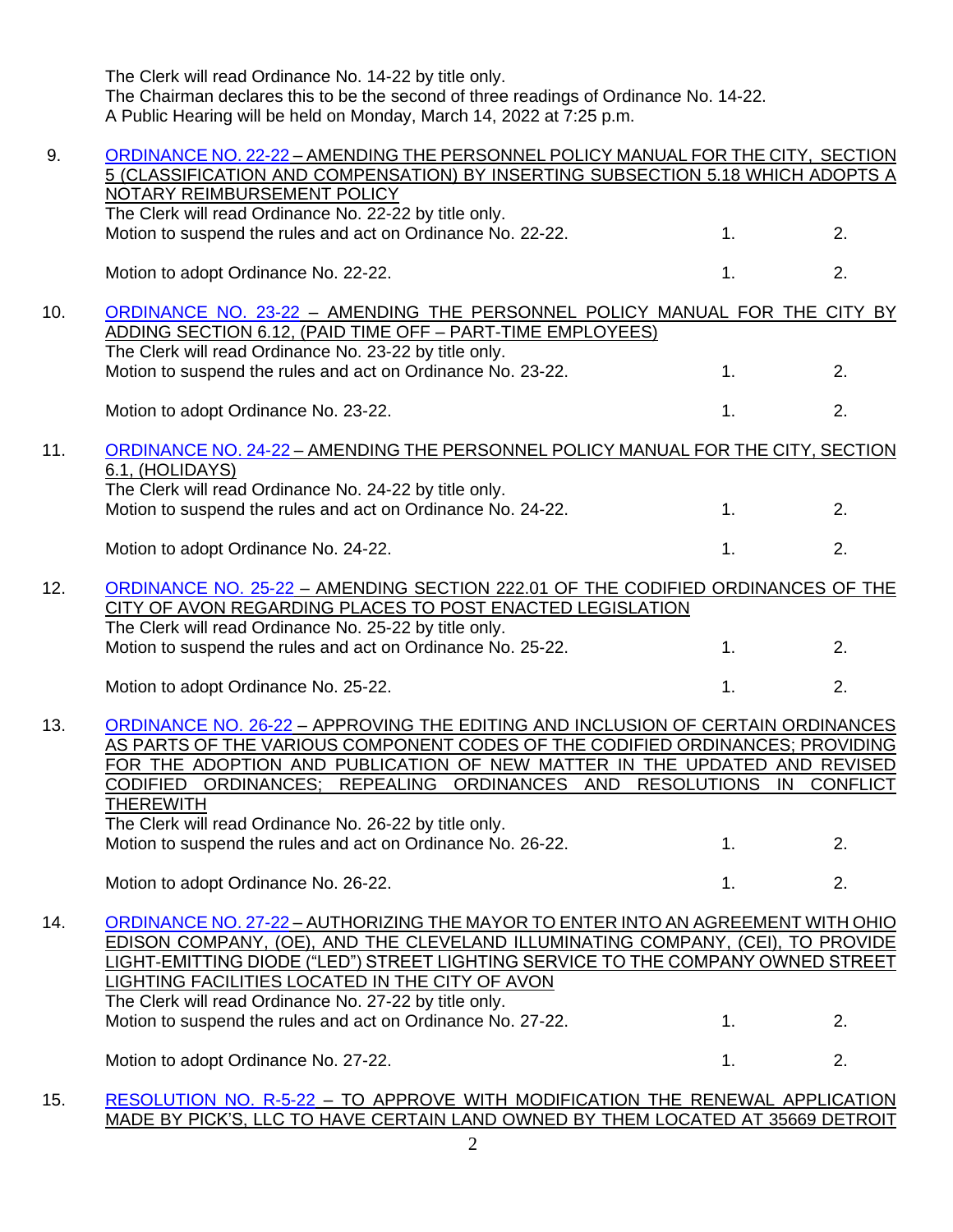|     | ROAD, PERMANENT PARCEL NO. 10-04-00-015-110-022, DESIGNATED AS BEING LOCATED<br>WITHIN AN AGRICULTURAL DISTRICT, CONSISTING OF 10.71 ACRES                                                                                                                                                                                                                 |  |    |    |  |  |
|-----|------------------------------------------------------------------------------------------------------------------------------------------------------------------------------------------------------------------------------------------------------------------------------------------------------------------------------------------------------------|--|----|----|--|--|
|     | The Clerk will read Resolution No. R-5-22 by title only.<br>Motion to suspend the rules and act on Resolution No. R-5-22.                                                                                                                                                                                                                                  |  | 1. | 2. |  |  |
|     | Motion to adopt Resolution No. R-5-22.                                                                                                                                                                                                                                                                                                                     |  | 1. | 2. |  |  |
| 16. | RESOLUTION NO. R-6-22 - TO APPOINT A REPRESENTATIVE FOR THE CITY OF AVON TO THE<br><b>LORAIN COUNTY BOARD OF HEALTH</b>                                                                                                                                                                                                                                    |  |    |    |  |  |
|     | The Clerk will read Resolution No. R-6-22 by title only.<br>Motion to suspend the rules and act on Resolution No. R-6-22.                                                                                                                                                                                                                                  |  | 1. | 2. |  |  |
|     | Motion to adopt Resolution No. R-6-22.                                                                                                                                                                                                                                                                                                                     |  | 1. | 2. |  |  |
| 17. | RESOLUTION NO. R-7-22 - TO ADVERTISE FOR BIDS FOR THE CONSTRUCTION OF RESTROOM<br>FACILITIES AT THE AVON AQUATIC CENTER, NORTHGATE PARK AND AT THE YET TO BE NAMED<br>PARK ON DETROIT ROAD (FORMERLY THE KURTZ BROS PROPERTY)<br>The Clerk will read Resolution No. R-7-22 by title only.<br>Motion to suspend the rules and act on Resolution No. R-7-22. |  | 1. | 2. |  |  |
|     | Motion to adopt Resolution No. R-7-22.                                                                                                                                                                                                                                                                                                                     |  | 1. | 2. |  |  |
| 18. | <b>REPORTS AND COMMENTS</b>                                                                                                                                                                                                                                                                                                                                |  |    |    |  |  |
|     | <b>MAYOR JENSEN</b>                                                                                                                                                                                                                                                                                                                                        |  |    |    |  |  |
|     | <b>COUNCIL MEMBERS:</b>                                                                                                                                                                                                                                                                                                                                    |  |    |    |  |  |
|     | MRS. DEMALINE, WARD 1                                                                                                                                                                                                                                                                                                                                      |  |    |    |  |  |
|     | MRS. HOLTZMEIER, AT LARGE                                                                                                                                                                                                                                                                                                                                  |  |    |    |  |  |
|     | MR. MCBRIDE, WARD 2                                                                                                                                                                                                                                                                                                                                        |  |    |    |  |  |
|     | MR. MOORE, WARD 3                                                                                                                                                                                                                                                                                                                                          |  |    |    |  |  |
|     | MR. RADCLIFFE, WARD 4                                                                                                                                                                                                                                                                                                                                      |  |    |    |  |  |
|     | MR. WITHERSPOON, AT LARGE                                                                                                                                                                                                                                                                                                                                  |  |    |    |  |  |
|     | MR. FISCHER, AT LARGE                                                                                                                                                                                                                                                                                                                                      |  |    |    |  |  |
|     | DIRECTORS/ADMINISTRATION:                                                                                                                                                                                                                                                                                                                                  |  |    |    |  |  |
|     | MR. CUMMINS, CITY ENGINEER                                                                                                                                                                                                                                                                                                                                 |  |    |    |  |  |
|     | MS. FECHTER, ECONOMIC DEVELOPMENT/PLANNING COORDINATOR                                                                                                                                                                                                                                                                                                     |  |    |    |  |  |
|     | MR. GASIOR, LAW DIRECTOR                                                                                                                                                                                                                                                                                                                                   |  |    |    |  |  |
|     | MR. LOGAN, FINANCE DIRECTOR                                                                                                                                                                                                                                                                                                                                |  |    |    |  |  |
|     | MR. STREATOR, SAFETY/PUBLIC SERVICE DIRECTOR                                                                                                                                                                                                                                                                                                               |  |    |    |  |  |
|     | 3                                                                                                                                                                                                                                                                                                                                                          |  |    |    |  |  |